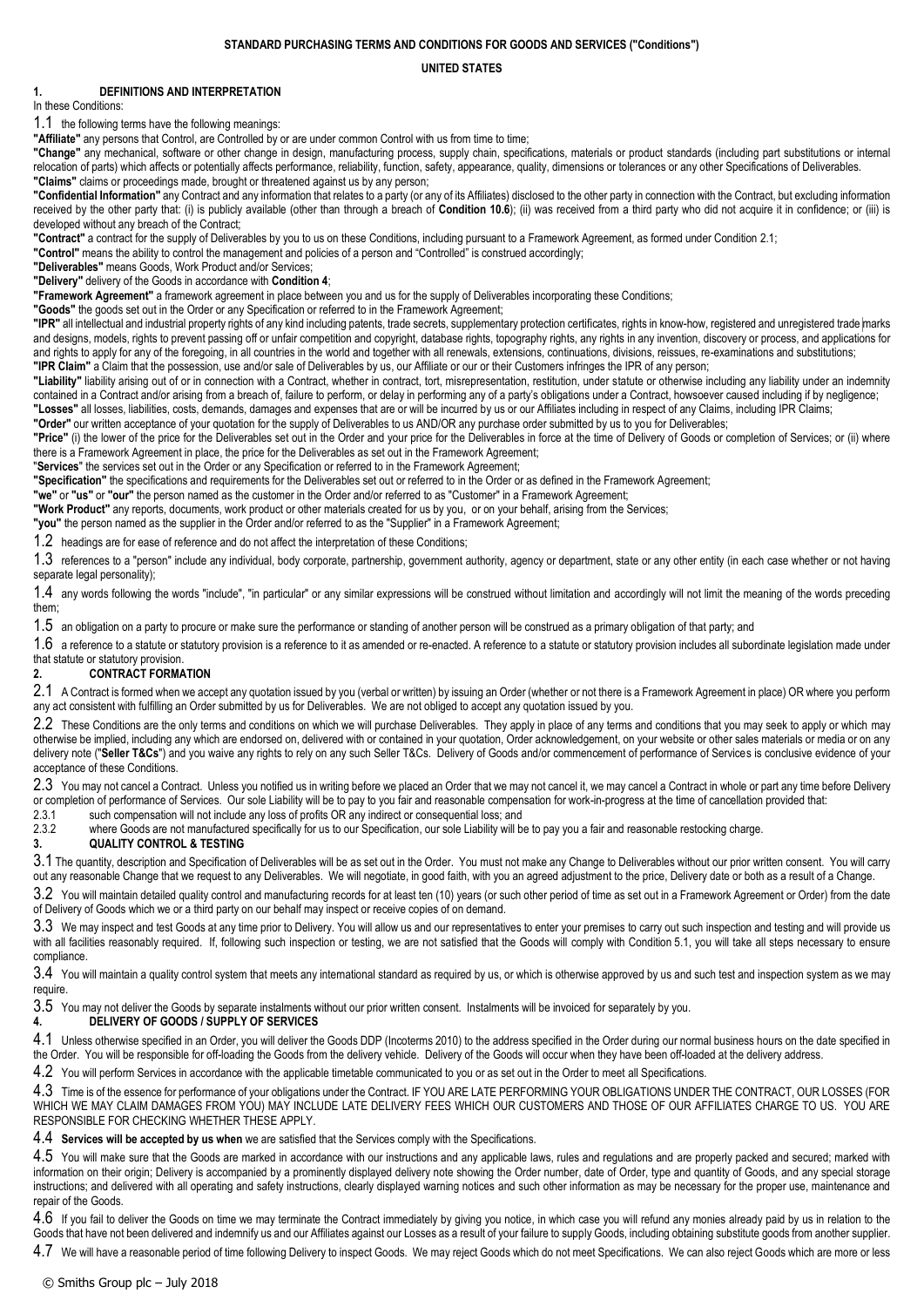than the quantity or type Ordered or delivered prior to the date specified on the Order. Rejected Goods will be returned at your cost and expense. If we accept Goods delivered prior to the date specified on the Order we may charge you the cost of storing them until the actual specified Delivery date.

4.8Risk in the Goods passes to us on the later of acceptance and Delivery. Ownership of the Goods passes to us on the earlier of payment of the Price and Delivery.

4.9 You will notify us in writing as soon you are aware that any Goods or the product support for the Goods are to be discontinued or made of "end of sale" or "end of life". At our request, you and we will agree in good faith a reasonable period of time during which you will keep agreed spare parts available for us for any discontinued, desupported, end of life or end of sale Goods.

**5. YOUR OBLIGATIONS**

<span id="page-1-0"></span>5.1 You will make sure that the Goods will:

5.1.1 be of satisfactory quality, comprise genuine, new materials (which are not used, refurbished, reconditioned, remanufactured, counterfeit or of such age as to impair usefulness or safety) and be fit for any purpose notified by us to you;

- 5.1.2 conform to, satisfy and be capable of the Specifications;<br>5.1.3 be free from defects in design, materials and workmans
- be free from defects in design, materials and workmanship;
- 5.1.4 be sold to us with full and unencumbered title and not infringe the IPR of any third party;
- 5.1.5 comply with all (i) applicable laws, (ii) regulatory requirements and (iii) standards and requirements of relevant statutory and regulatory bodies; and
- 5.1.6 be safe and without risk to health.

<span id="page-1-1"></span>5.2 In respect of Services, you warrant that you will:

- 5.2.1 perform Services with the best care, skill and diligence in accordance with best practice;
- 5.2.2 use personnel (and sufficient number of personnel) who are suitably skilled and experienced to perform the Services;<br>5.2.3 make sure that the Services conform with our reasonable instructions, comply with Specificati
- make sure that the Services conform with our reasonable instructions, comply with Specifications, are performed to meet the purposes notified by us to you and do not infringe the

IPR of any third party;

- 5.2.4 provide all equipment, tools and vehicles and other items required to provide the Services;
- 5.2.5 obtain and at all times maintain all licences and consents required for the provision of the Services;<br>5.2.6 comply with all applicable laws, requiations, requiatory policies, quidelines or industry codes which i
- comply with all applicable laws, regulations, regulatory policies, guidelines or industry codes which may apply to the provision of the Services; and
- 5.2.7 not do or omit to do anything which may cause us or our Affiliates to lose any licence, authority, consent or permission required for our or their business.

5.3 You will observe all health and safety rules and regulations and any other security requirements that apply at any of our premises and ensure that your personnel are insured against all risks while working on our premises.

<span id="page-1-2"></span>5.4 Without affecting any of our other rights or remedies, if you materially breach any of these Conditions OR any Goods (whether or not accepted in whole or in part) do not conform with **Conditio[n 5.1](#page-1-0)** during the longer of (i) your warranty period for the Goods and (ii) 12 months following Delivery OR any Services breach **Conditio[n 5.2](#page-1-1)**, then we may:

- 5.4.1 terminate the Contract and any other existing Contracts immediately with notice;<br>5.4.2 require you, at our option, to promptly repair or replace the relevant Goods or rep
- <span id="page-1-3"></span>require you, at our option, to promptly repair or replace the relevant Goods or reperform the relevant Services free of charge;

5.4.3 reject the Deliverables (in whole or in part) and require you to refund the Price for the relevant Deliverables;

5.4.4 accept the Deliverables subject to an equitable Price reduction; or 5.4.5 at your expense, repair or have a third party repair the Goods or

at your expense, repair or have a third party repair the Goods or reperform or have a third party reperform the Services and you will indemnify us and our Affiliates against our Losses (including from any IPR Claims) arising from such breach.

5.5 Conditio[n 5.4](#page-1-2) will apply to any repaired or replacement Goods supplied under Conditio[n 5.4.2.](#page-1-3)

5.6 If, as a result of any Goods not conforming with **Conditio[n 5.1](#page-1-0)** or Services not conforming with **Conditio[n 5.2](#page-1-1)** or otherwise representing an unreasonable risk of harm to the public or the environment, we determine a recall, removal or correction campaign ("campaign") is necessary or are required to carry out a campaign, we may implement such campaign and you will indemnify us and our Affiliates against all Losses incurred as a result of any such campaign..

#### **6. OUR PROPERTY**

6.1 All patterns, dies, moulds or other tooling or materials, supplied by us or prepared or obtained by you for us and at our cost ("**Tooling**"), will be marked with our name or as otherwise specified by us and will be and remain our exclusive property returnable in good condition on demand.

6.2 You will insure against all risks any Tooling and also any of your own tooling or property which may be kept on our premises for the purposes of providing Deliverables. You will keep all Tooling safe and in good condition while in your custody and/or under your control. All Tooling will be kept separately from your stock and other inventory.

6.3 We reserve the right to charge to you the cost of any Tooling if it is destroyed or damaged or rendered unfit for the purpose for which it was originally manufactured while under your control.

6.4 You will not dispose of any Tooling other than in accordance with our prior written instructions. You will not, at any time, use Tooling, nor will you allow Tooling to be used by anyone else for any purpose other than the supply of the Deliverables unless we have previously provided our consent in writing.

6.5 We will have the right to enter your premises and remove Tooling at any time without being liable for trespass or for damages of any sort.<br>ASSIGNMENT OF IPR

#### <span id="page-1-4"></span>**7. ASSIGNMENT OF IPR**

7.1 This **Conditio[n 7](#page-1-4)** will apply if the Goods are to be made, modified or redesigned to our Specification. Any bespoke Specification or Work Product you create or have created for us will be treated as "Goods" for the purposes of this **Conditio[n 7.](#page-1-4)**

<span id="page-1-5"></span>7.2 We will own all present and future IPR (together with all economic and proprietary rights) in the Goods and our specification. Accordingly, you will not use our specification other than to manufacture the Goods for us. With full title guarantee, you:

7.2.1 assign to us all IPR in the Goods which subsist as at the date of the Contract;<br>7.2.2 assign to us (by way of present assignment of the future convright) all future c

7.2.2 assign to us (by way of present assignment of the future copyright) all future copyright in the Goods immediately upon its creation; and<br>7.2.3 agree to assign to us all other IPR in the Goods immediately upon its cre

agree to assign to us all other IPR in the Goods immediately upon its creation.

**7.3** You will

at your own cost, execute all such documents and do all such acts and things as we may request from time to time in order to secure our full right, title and interest in the IPR in the Goods; and

7.3.2 obtain the waiver of all moral rights (and any broadly equivalent rights) in the Goods.

7.4 The exception to **Condition [7.2](#page-1-5)** above is that any IPR in existing products, materials or data used to create Goods ("**Existing Materials**") will continue to belong to you (or your suppliers). You grant (and, where applicable, will ensure that your suppliers grant) to us, our Affiliates and our and their end customers a non-exclusive, perpetual, royalty-free, irrevocable licence to use and to have used Existing Materials which form part of any Goods.

# <span id="page-1-6"></span>**8. PRICE AND PAYMENT**

8.1 As long as you perform your obligations in accordance with the terms of the Contract, we will pay the Price to you in accordance with **Conditio[n 8](#page-1-6)**.

8.2 The only sums of money we will pay in connection with the supply of the Deliverables are the Price which will be inclusive of all costs and expenses incurred by you including all packaging, insurance, carriage, duties and delivery costs.

8.3 Any sum payable under the Contract is exclusive of value added tax, sales tax and/or goods and services tax (and any other similar or equivalent taxes, duties, fees and levies imposed from time to time by any government or other authority) upon any supply made to us which will be payable in addition to that sum in the manner and at the rate prescribed by law from time to time but inclusive of all other taxes, fees and levies imposed from time to time by any government or other authority.

8.4 You may invoice us for the Price for the Goods following Delivery and for Services following completion.

8.5 Other than as set out in **Condition[s 8.7](#page-1-7)** and **[8.9](#page-2-1)**, each invoice will be payable by us within 60 days following the date on which the invoice is received by us. You will send invoices to the address specified in the Order.

8.6 No payment made by us will constitute acceptance by us of any Deliverables or otherwise affect any rights or remedies which we may have against you including the right to recover any amount overpaid or wrongfully paid to you.

<span id="page-1-7"></span>8.7 We may withhold payment of any disputed sum until the dispute is settled.

8.8 If any undisputed sum payable under the Contract is not paid when due you may charge us interest daily on that sum at 3% per year above the "Prime Rate" from time to time in the Wall Street Journal from the due date until the date of payment (whether before or after judgment).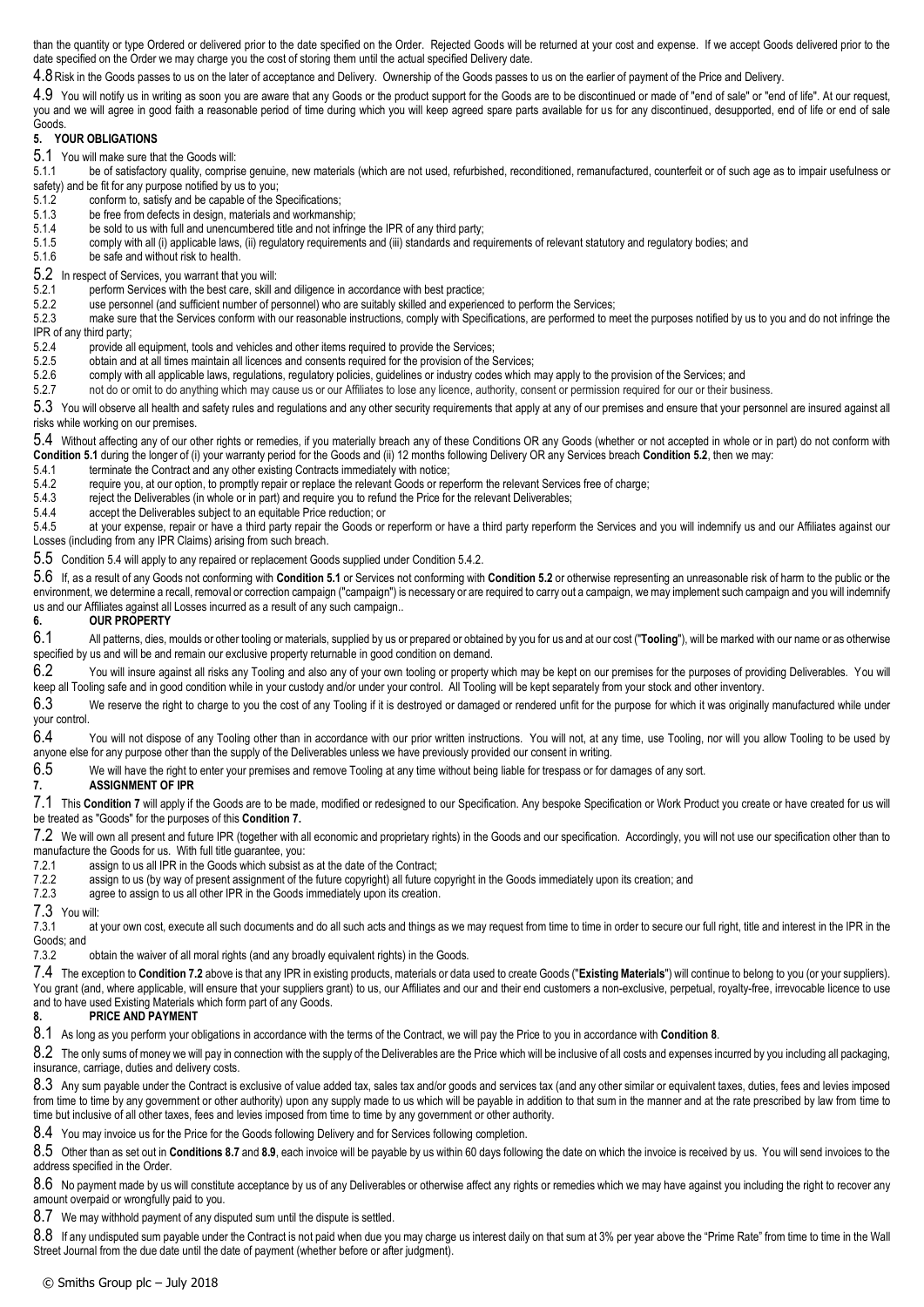<span id="page-2-1"></span>8.9 We may set-off any liability which you have to us against any liability which we have to you.

# **9. TERMINATION**

9.1 Without limiting any other right we may have to terminate a Contract, if you commit a material breach of these Conditions we may terminate the Contract and any other existing Contracts immediately with written notice. Any breach of **Conditions 11, 12** or **[15.9](#page-3-0)** will be deemed to be a material breach.

9.2 Without limiting any other right we may have to terminate a Contract, we may terminate the Contract immediately by giving you written notice (provided that, as to (g) below, such termination shall be automatic and without notice) if you (a) have a receiver, administrator or liquidator (provisional or otherwise) appointed; (b) are subject to a notice of intention to appoint an administrator or any other resolution on insolvency; (c) pass a resolution for your winding-up; (d) have a winding up order made by a court in respect of you; (e) enter into any composition or arrangement with creditors; (f) cease to carry on business; (g) file a petition, or have an involuntary petition filed against you, under any bankruptcy or insolvency law; (h) are the subject of anything similar or equivalent to that set out in (a) to (g) under any applicable laws; or (i) you are subject to any change of Control and you will notify us immediately upon the occurrence of any such event or circumstance.

9.3 Following expiry or termination of the Contract:<br>9.3.1 any Conditions which expressly or implie

9.3.1 any Conditions which expressly or impliedly continue to have effect after expiry or termination of the Contract will continue in force; and<br>9.3.2 all other rights and obligations will immediately stop but will not af

all other rights and obligations will immediately stop but will not affect any of your or our rights, obligations, claims and liabilities which may exist prior to the date of expiry or

<span id="page-2-2"></span>termination; and<br>9.3.3 each each party will immediately stop using the other party's Confidential Information and will as soon as reasonably possible, if requested to do so, return to the other party all of the other party's Confidential Information (including all copies and extracts) in its possession or control or confirm its secure destruction; and

9.3.4 each party may keep any of the other party's Confidential Information which it has to keep to comply with any applicable law and **Condition [9.3.3](#page-2-2)** will not apply to such Confidential Information. **Conditio[n 10.6](#page-2-0)** will continue to apply to retained Confidential Information.

9.4 If we terminate a Contract, we may require you to deliver to us any supplies, materials or drawings produced or acquired by you for the terminated part of the Contract and we will agree, in good faith, on the amount payable for the same.

# <span id="page-2-4"></span>**10. LIABILITY AND INSURANCE**

10.1You will indemnify us and our Affiliates against all our and their Losses arising from your breach of or negligent performance of or your failure to perform or delay in performing any part of these Conditions. We may, at our discretion, control the defence of any claim in respect of which you are required to indemnify us under a Contract.

10.2Subject to **Conditio[n 10.3](#page-2-3)**, we will not have any Liability to you for any (i) loss of profit, goodwill or revenue; or (ii) any indirect, consequential or special loss.

<span id="page-2-3"></span>10.3Nothing in these Conditions or any Contract will operate to exclude or restrict one party's Liability (if any) to the other (including for a person for whom it is vicariously liable):<br>10.3.1 for death or personal injur

10.3.1 for death or personal injury resulting from its negligence;<br>10.3.2 for its fraud or fraudulent misrepresentation: or

10.3.2 for its fraud or fraudulent misrepresentation; or 10.3.3 for any matter for which it is not permitted by la

for any matter for which it is not permitted by law to exclude or limit its liability.

10.4 The exclusions from and limitations of liability contained in these Conditions will apply after as well as before the date of expiry or termination of any Contract.

10.5The exclusions from, and limitations of, liability set out in this **Condition [10](#page-2-4)** will be considered severally. The invalidity or unenforceability of any one sub-clause or clause will not affect the validity or enforceability of any other sub-clause or clause and will be considered severable from each other.

<span id="page-2-0"></span>10.6You will have satisfactory insurance cover with a reputable insurer to cover your obligations to us, including public liability insurance cover, cover for any potential liabilities arising from a Contract and any insurances required by law. You will provide evidence of your insurance coverage at our request.<br>11 CONFIDENTIAL ITY

# **11. CONFIDENTIALITY**

11.1Except as set out in Conditio[n 11.2,](#page-2-5) each party will:<br>11.1.1 only use the other party's Confidential Informa

11.1.1 only use the other party's Confidential Information for the purpose of performing its obligations and exercising its rights under the Contract;

11.1.2 keep the other party's Confidential Information secret, safe and secure; and<br>11.1.3 not disclose the other party's Confidential Information to any other person.

not disclose the other party's Confidential Information to any other person.

<span id="page-2-5"></span>11.2Each party may disclose the other party's Confidential Information:<br>11.2.1 to the extent required by law, any court of competent iurisdictive

11.2.1 to the extent required by law, any court of competent jurisdiction or the rules of any government, public or regulatory body or any stock exchange; and<br>11.2.2 to its officers, directors, employees and professional a

<span id="page-2-6"></span>to its officers, directors, employees and professional advisers and, in our case, our Affiliates, agents and sub-contractors, who need the Confidential Information in order for that party to perform its obligations and exercise its rights under the Contract. A party disclosing the other party's Confidential Information under **Conditio[n 11.2.2](#page-2-6)** will make sure that each person to whom it discloses that Confidential Information is bound by obligations of confidentiality no less onerous than those set out in this **Conditio[n 10.6](#page-2-0)**.

11.3Each party acknowledges and agrees that damages alone would not be an adequate remedy for breach of **Condition [10.6](#page-2-0)** by that party. Accordingly, the other party will be entitled, without having to prove special damages, to equitable relief (including injunction and specific performance) for any breach or threatened breach of **Conditio[n 10.6](#page-2-0)** by the first party.<br>12<br>**12** 

# <span id="page-2-7"></span>**12. ETHICAL CONDUCT**

12.1You will conduct your business ethically and lawfully and in accordance with our Supplier Code of Business Ethics [\(http://www.smiths.com/responsibility-supplier-code-of-business](http://www.smiths.com/responsibility-supplier-code-of-business-ethics.aspx)spx) or an equivalent code of ethics.

12.2You represent and warrant that you and your subcontractors and suppliers do not use or permit unacceptable labour practices, such as child or forced labour, or unsafe working conditions and comply with all applicable labour and employment laws, regulations, standards and conventions, including the UN's Guiding Principles on Business & Human Rights and the International Labor Organization's Conventions and any similar or equivalent laws applying in the jurisdiction in which we are registered.

12.3You hereby acknowledge that you are aware of, and agree to comply with all applicable anti-bribery and anti-corruption laws, including but not limited to the Foreign Corrupt Practices Act (FCPA) (and related regulation and guidance) and any similar or equivalent laws applying in the jurisdiction in which we are registered.

12.4You represent and warrant that you only supply minerals to us and our Affiliates from sources that do not (i) contribute to conflict; and/or (ii) benefit or finance armed groups in the Democratic Republic of Congo or any adjoining country. You have adopted, and require your suppliers of minerals to adopt, conflict mineral policies and management systems.

12.5You will permit us, and any person nominated by us, to have such access to your premises, personnel, systems, books and records as we may require to verify your compliance with this **Condition [12](#page-2-7)**. We also reserve the right to inquire and investigate your conduct to satisfy ourself of your compliance with this **Conditio[n 12](#page-2-7)** and to discontinue a business relationship with you if you or any of your officers, directors or employees is found to have breached any part of this **Conditio[n 12.](#page-2-7)**

**13. NOTICE**

13.1Notices and other communications provided for the purposes of a Contract will be in writing, in English and delivered by courier or by hand to the relevant party's address as specified on the Order (or such other address which is notified to the other party in writing from time to time), in the case of a notice to us, marked for the attention of such person as we specify.

## <span id="page-2-8"></span>**14. EXPORT / IMPORT / ECONOMIC SANCTIONS CONTROLS**

14.1You agree to comply with all applicable export controls and import and economic sanctions laws and regulations, including those of the United States of America, and your country of incorporation, from where the Goods will be supplied, where the Goods will be received and any other relevant jurisdiction. You will also obtain, as required, and comply with all applicable government authorizations and their provisos in supplying the Goods. Without limiting the foregoing, you will not transfer any export controlled item, data or services provided by us in relation to the Contract, to include transfer to any persons, including those persons employed by or associated with, or under contract to you or you lower-tier suppliers, without the authority of an applicable licence, exemption or exception.

14.2You will provide to us all information necessary to support any regulatory or government authorization requirements we have regarding the Goods.

14.3You will indemnify us and our Affiliates for all Losses arising out of any breach by you of this Claus[e 14.](#page-2-8)<br>15. GENERAL

# **15. GENERAL**

<span id="page-2-9"></span>15.1The Contract constitutes the entire agreement between the parties and supersedes any prior agreement or arrangement in respect of its subject matter and:<br>15.1.1 per party has entered into the Contract in reliance upon,

neither party has entered into the Contract in reliance upon, and it will have no remedy in respect of, any misrepresentation, representation or statement (whether made by the other party or any other person and whether made by the first party or any other person) which is not expressly set out in the Contract; and

15.1.2 nothing in **Conditio[n 15.1](#page-2-9)** will limit or exclude the liability of any person for fraud or fraudulent misrepresentation.

15.2A party's delay in exercising, partial exercising or failure to exercise a right or remedy the Contract will not constitute a waiver of, or prevent or restrict future exercise of, that or any other right or remedy. A waiver of any right, remedy, breach or default will only be valid if it is in writing and signed by the party giving it.

15.3If any term of the Contract is found by any court or body or authority of competent jurisdiction to be illegal, unlawful, void or unenforceable, such term will be deemed to be severed from the Contract and this will not affect the remainder of the Contract which will continue in full force and effect.